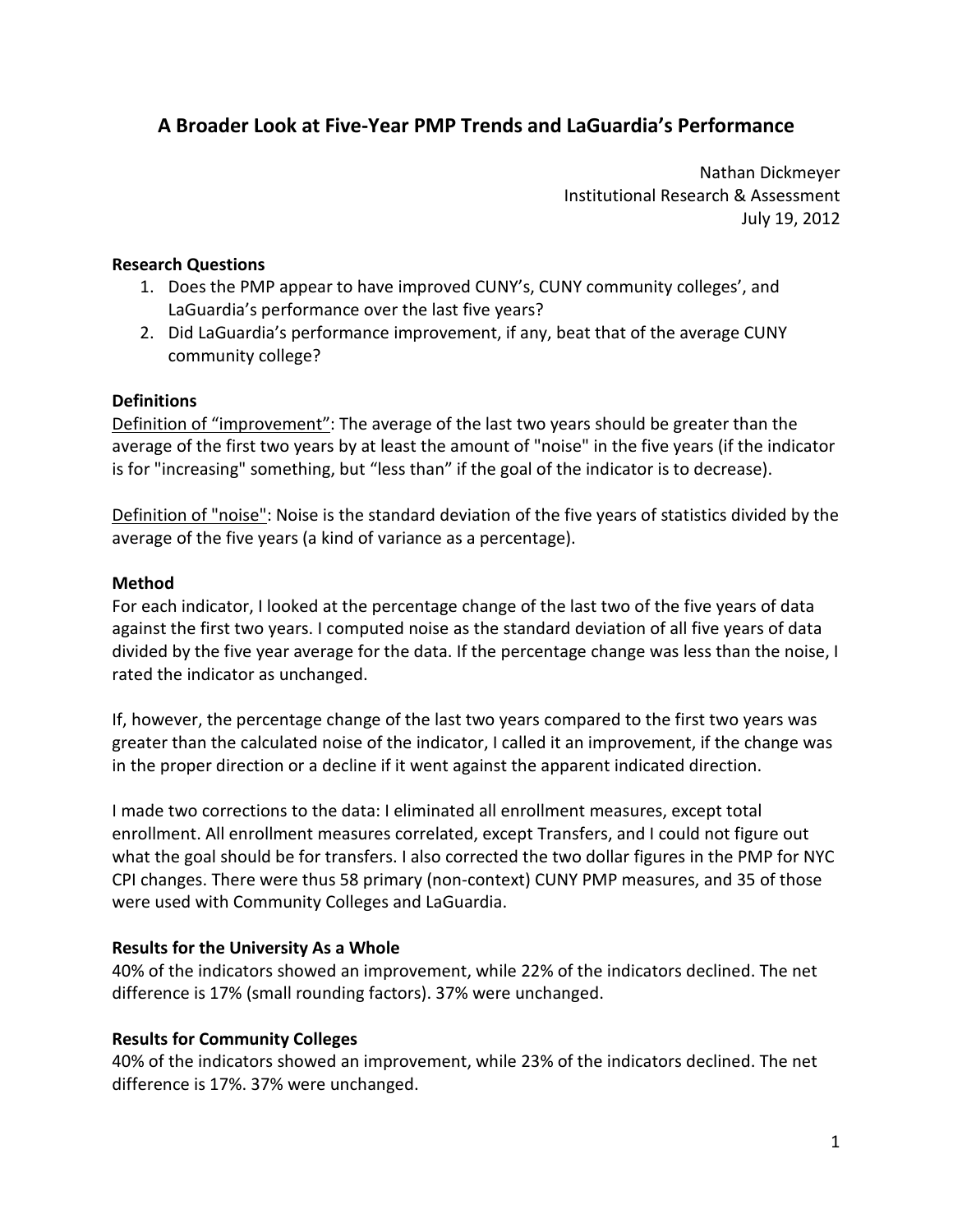#### **Results for LaGuardia Community College**

40% of the indicators showed an improvement, while 26% of the indicators declined. The net difference is 14%. 34% were unchanged.

Not all the indicators in the 40% improvements were the same among all three levels (which would be nearly impossible given that 23 University-wide indicators do not apply to the community colleges), but there was a great deal of similarity. Eight of LaGuardia's 14 indicators showing improvement were also improved upon by the university as a whole.

## **LaGuardia Compared Against the Other CUNY Community Colleges**

In 25% of the measures LaGuardia's improvement beat the improvement from the first two years to the last two years of all CUNY community colleges combined by more than the "noise" in the community college measure. In 28% of the measures LaGuardia's improvement was lower (or the decline was higher) than the improvement of all CUNY community colleges combined by more than the "noise" in the community college measure. In 47% of the measures, the difference between LaGuardia's level of change and all CUNY community college's change over that period was less than the noise in the community college measure.

## **Conclusion**

While finding improvement in 40% of the measures at all levels is encouraging, the decline found in 22% to 26% of the measures is disappointing. Perhaps this reflects the emphasis on year-to-year changes with less attention to sustaining longer trends.

LaGuardia's performance over the last five years did not distinguish it among the CUNY community colleges.

The tables that follow show the results at all three levels and the LaGuardia comparative performance.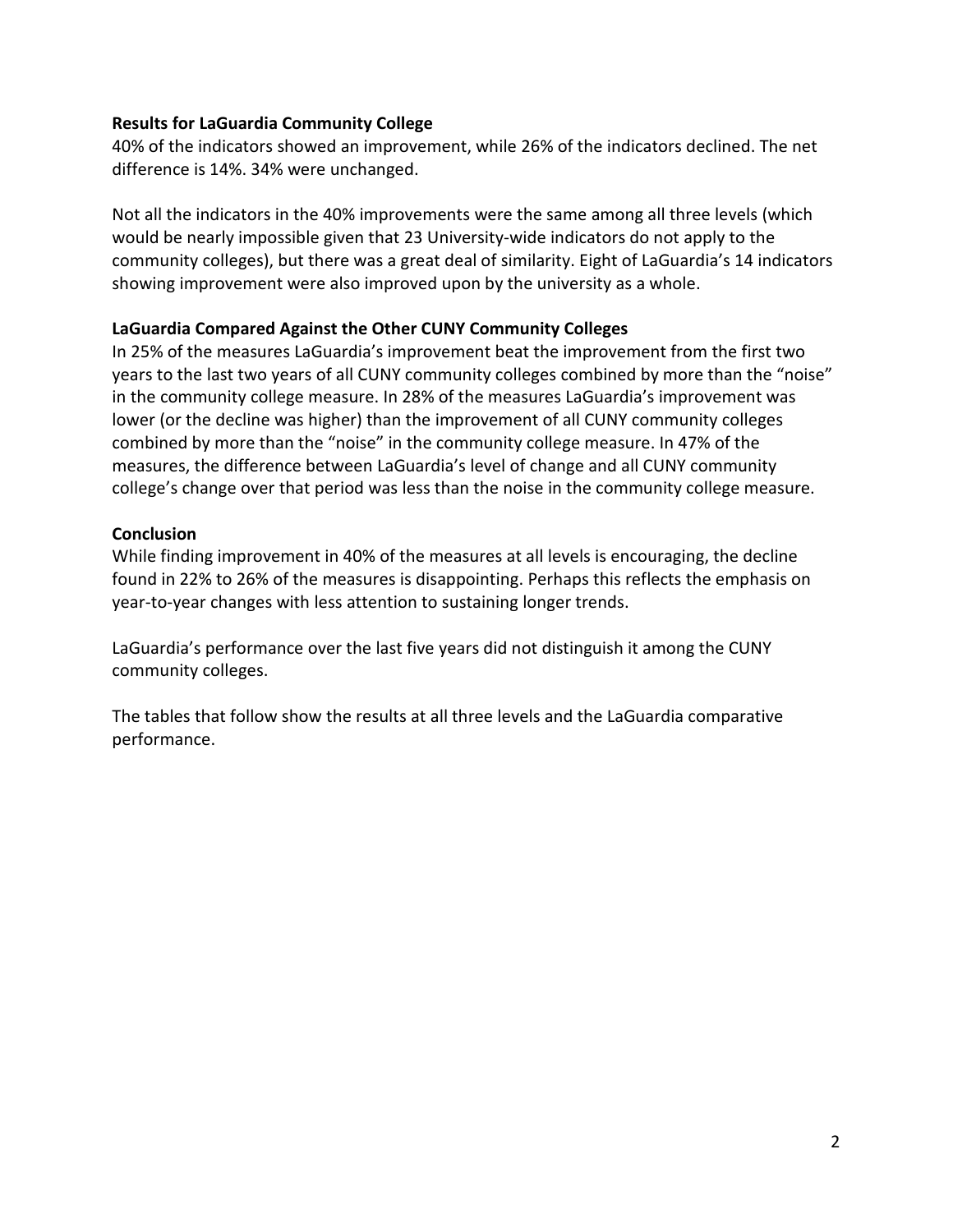|             |              |                                                                                                                                                                                   |              | <b>Change Last</b> |
|-------------|--------------|-----------------------------------------------------------------------------------------------------------------------------------------------------------------------------------|--------------|--------------------|
| <b>CUNY</b> |              |                                                                                                                                                                                   |              | Two v. First       |
| all         | Goal         | <b>Measures Improved on Over Five Years</b>                                                                                                                                       | <b>Score</b> | Two                |
|             | 1 Increase   | Percentage of instructional (student) FTEs offered partially or totally online                                                                                                    | Improvement  | 71%                |
|             | 2 Increase   | Pass rate in math on exit from remediation                                                                                                                                        | Improvement  | 36%                |
|             | 3 Increase   | <b>Total FTEs</b>                                                                                                                                                                 | Improvement  | $15\%$ dup         |
|             | 4 Increase   | Grants and contracts awarded (weighted, rolling, three-year average) (CPI adjusted)                                                                                               | Improvement  | 14%                |
|             | 5 Increase   | New Graduates                                                                                                                                                                     | Improvement  | $14\%$ dup         |
|             | 6 Increase   | Total Undergraduates                                                                                                                                                              | Improvement  | $12\%$ dup         |
|             | 7 Increase   | Total Enrollment                                                                                                                                                                  | Improvement  | 12%                |
|             | 8 Increase   | Total Graduates                                                                                                                                                                   | Improvement  | $11\%$ dup         |
|             | 9 Increase   | Four-year Graduation Rate: Percentage of full-time first-time freshmen in baccalaureate programs who graduated from the college of entry within four years                        | Improvement  | 8%                 |
|             | 10 Decrease  | Administrative Costs (Institutional Support Services)                                                                                                                             | Improvement  | $-8%$              |
|             | 11 Increase  | First-time Freshmen                                                                                                                                                               | Improvement  | $6\%$ dup          |
|             | 12 Increase  | One-year Retention Rate (institution rate): Percentage of full-time first-time freshmen in associate programs still enrolled in the college of entry one year later               | Improvement  | 6%                 |
|             | 13 Increase  | Four-year Graduation Rate: Percentage of full-time transfers into baccalaureate programs who graduated from the college of transfer entry within four years                       | Improvement  | 5%                 |
|             | 14 Increase  | Two-year Retention Rate: Percentage of full-time transfers into baccalaureate programs still enrolled in the college of transfer entry two years later (or earned degree pursued) | Improvement  | 4%                 |
|             | 15 Increase  | Mean SAT score of regularly-admitted first-time freshmen enrolled in baccalaureate programs                                                                                       | Improvement  | 4%                 |
|             | 16 Increase  | Percentage of students passing gateway mathematics courses with C or better                                                                                                       | Improvement  | 4%                 |
|             | 17 Increase  | One-year Retention Rate: Percentage of full-time first-time freshmen in baccalaureate programs still enrolled in the college of entry one year later                              | Improvement  | 4%                 |
|             | 18 Increase  | One-year Retention Rate: Percentage of full-time transfers into baccalaureate programs still enrolled in the college of transfer entry one year later (or earned degree pursued)  | Improvement  | 4%                 |
|             | 19 Increase  | Average number of credits earned by full-time first-time freshmen in baccalaureate programs in the first 12 months (fall, winter, spring and summer terms)                        | Improvement  | 3%                 |
|             | 20 Increase  | Ratio of FTEs to Headcount in associate programs                                                                                                                                  | Improvement  | 3%                 |
|             | 21 Increase  | Two-year Retention Rate: Percentage of full-time first-time freshmen in baccalaureate programs still enrolled in the college of entry two years later                             | Improvement  | 3%                 |
|             | 22 Increase  | Percentage of College Now participants who earn an A, B, or C in College Now high school and college credit courses                                                               | Improvement  | 3%                 |
|             | 23 Increase  | Six-year Graduation Rate: Percentage of full-time first-time freshmen in baccalaureate programs who graduated from the college of entry within six years                          | Improvement  | 3%                 |
|             | 24 Increase  | Student satisfaction with student services                                                                                                                                        | Improvement  | 3%                 |
|             | 25 Increase  | Mean teaching hours of full-time faculty eligible for contractual release time                                                                                                    | Improvement  | 2%                 |
|             | 26 Increase  | Percentage of entering first-time freshmen who increased their basic skills COMPASS Math 2 (algebra) test score over the summer                                                   | Improvement  | 1%                 |
|             | 27 Increase  | Ratio of FTEs to Headcount in baccalaureate programs                                                                                                                              | Improvement  | 1%                 |
|             | 28 Increase  | Mean College Admissions Average (CAA) of regularly-admitted first-time freshmen enrolled in baccalaureate programs                                                                | Improvement  | 1% 23              |
|             |              |                                                                                                                                                                                   |              |                    |
|             |              | <b>Measures with Decline Over Five Years</b>                                                                                                                                      |              |                    |
|             | $1$ Increase | Total Voluntary Support (weighted rolling average) (CPI adjusted)                                                                                                                 | Decline      | $-24%$             |
|             | 2 Increase   | Number of seats filled in Adult and Continuing Education courses                                                                                                                  | Decline      | $-21%$             |
|             | 3 Increase   | Six-month job placement rate in career and technical education programs                                                                                                           | Decline      | $-16%$             |
|             | 4 Increase   | Percentage of associate degree students not fully skills proficient upon initial testing who have met basic skills proficiency in reading, writing and math by the 30th credit    | Decline      | $-10%$             |
|             | 5 Decrease   | URM Gaps Indicator: One-year retention rate of first-time freshmen enrolled in associate programs (full-time entrants)                                                            | Decline      | 9%                 |
|             | 6 Increase   | Pass rate in reading on exit from remediation                                                                                                                                     | Decline      | $-5%$              |
|             | 7 Increase   | Percentage of instructional FTEs in lower division courses delivered by full-time faculty                                                                                         | Decline      | $-5%$              |
|             | 8 Increase   | Percentage passing the NCLEX exam                                                                                                                                                 | Decline      | $-3%$              |
|             | 9 Increase   | Percentage passing a Content Specialty Test (CST)                                                                                                                                 | Decline      | $-3%$              |
|             | 10 Increase  | Percentage of non-ESL SEEK students who pass all basic skills tests within one year                                                                                               | Decline      | $-3%$              |
|             | 11 Increase  | Percentage of freshmen and transfers taking one or more courses the summer after entry                                                                                            | Decline      | $-3%$              |
|             | 12 Increase  | Mean teaching hours of veteran full-time faculty                                                                                                                                  | Decline      | $-2%$              |
|             | 13 Increase  | Percentage passing the Assessment of Teaching Skills-Written (ATS-W) for teacher certification                                                                                    | Decline      | $-1\%$ 13          |
|             |              |                                                                                                                                                                                   |              |                    |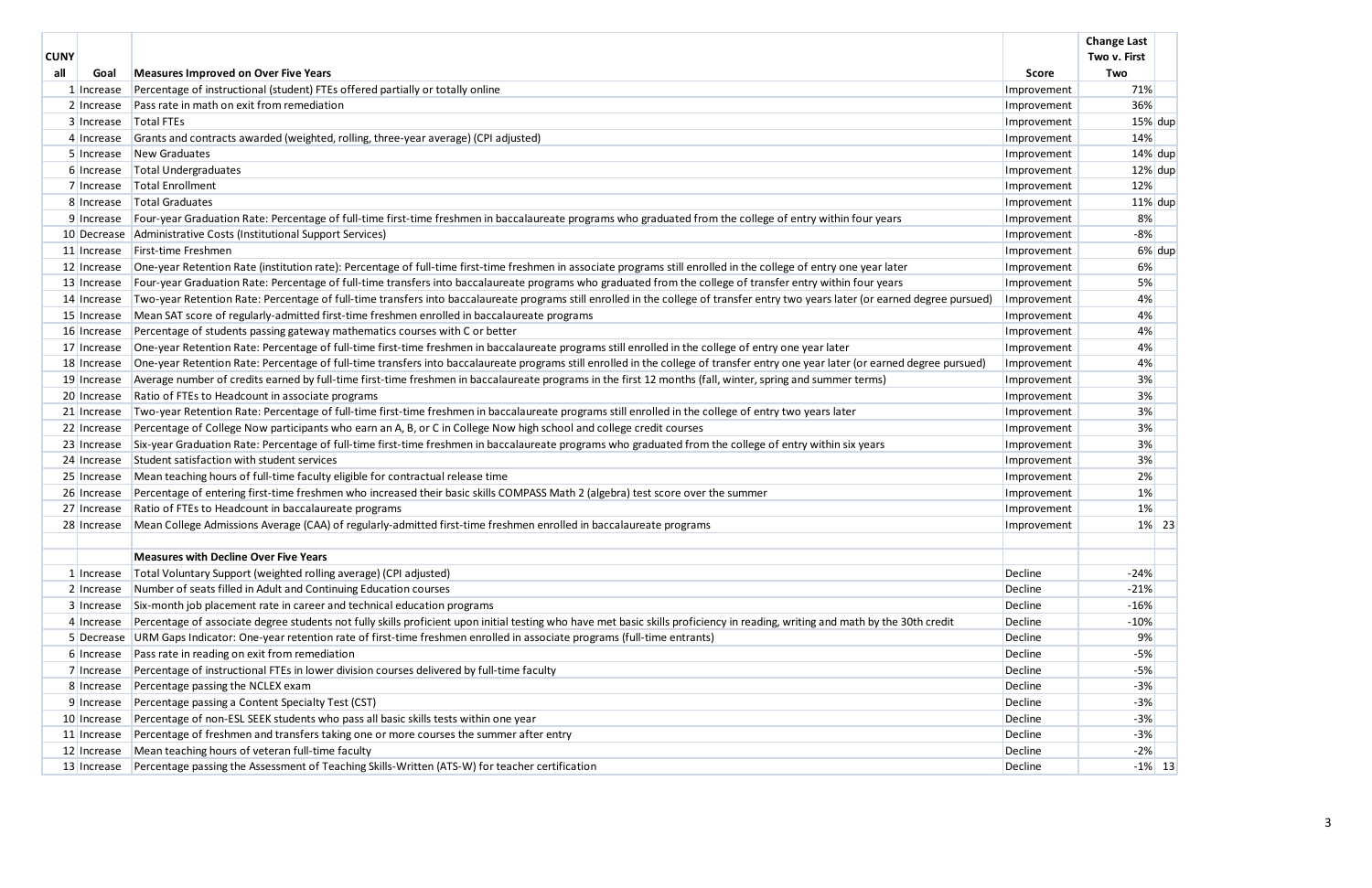|                    |             |                                                                                                                                                                         |              | <b>Change Last</b>  |
|--------------------|-------------|-------------------------------------------------------------------------------------------------------------------------------------------------------------------------|--------------|---------------------|
| <b>CUNY</b><br>all | Goal        | <b>Measures Showing No Change Over Five Years</b>                                                                                                                       | <b>Score</b> | Two v. First<br>Two |
|                    | 1 Increase  | Percentage of entering first-time freshmen who increased their basic skills writing (essay) test score over the summer                                                  | N/C          | 4%                  |
|                    | 2 Increase  | Transfers                                                                                                                                                               | N/C          | $2%$ ?              |
|                    |             | 3 Decrease Gender Gaps Indicator: One-year retention rate of first-time freshmen enrolled in baccalaureate programs (full-time entrants)                                | N/C          | 2%                  |
|                    | 4 Increase  | Four-year Graduation Rate: Percentage of master's students who graduated within four years of entry into master's program                                               | N/C          | 2%                  |
|                    | 5 Increase  | Percentage of entering first-time freshmen who increased their basic skills reading test score over the summer                                                          | N/C          | 2%                  |
|                    | 6 Increase  | Percentage of ESL students (SEEK and regular) who pass all basic skills tests within two years                                                                          | N/C          | 1%                  |
|                    | 7 Increase  | Percentage of entering first-time freshmen who increased their basic skills COMPASS Math 1 (pre-algebra) Lest score over the summer                                     | N/C          | 1%                  |
|                    | 8 Increase  | Percentage of FTEs offered on Fridays, evenings or weekends                                                                                                             | N/C          | 1%                  |
|                    | 9 Increase  | Percentage of baccalaureate students who have declared a major by the 70th credit                                                                                       | N/C          | 1%                  |
|                    | 10 Increase | Student satisfaction with access to computer technology                                                                                                                 | N/C          | 0%                  |
|                    | 11 Increase | Percentage of students passing freshman composition with C or better                                                                                                    | N/C          | 0%                  |
|                    | 12 Increase | Percentage passing the Liberal Arts and Sciences Test (LAST) for teacher certification                                                                                  | N/C          | 0%                  |
|                    | 13 Increase | Student satisfaction with academic support services                                                                                                                     | N/C          | 0%                  |
|                    | 14 Increase | Indirect cost recovery as a percentage of overall activity                                                                                                              | N/C          | 0%                  |
|                    | 15 Increase | Six-year Graduation Rate (institution rate): Percentage of full-time first-time freshmen in associate programs who graduated from the college of entry within six years | N/C          | 0%                  |
|                    | 16 Increase | Pass rate in writing on exit from remediation                                                                                                                           | N/C          | 0%                  |
|                    | 17 Increase | Total College Now enrollment (high school and college credit courses)                                                                                                   | N/C          | 0%                  |
|                    | 18 Increase | Student satisfaction with administrative services                                                                                                                       | N/C          | $-1%$               |
|                    | 19 Increase | Six-year Graduation Rate: Percentage of full-time transfers into baccalaureate programs who graduated from the college of transfer entry within six years               | N/C          | $-1%$               |
|                    | 20 Increase | Percentage of instructional FTEs in undergraduate courses delivered by full-time faculty                                                                                | N/C          | $-2%$               |
|                    | 21 Increase | Percentage of instructional FTEs delivered by full-time faculty                                                                                                         | N/C          | $-2\%$ dup          |
|                    | 22 Increase | Percentage of College Now participants with previous enrollment in College Now high school and college credit courses                                                   | N/C          | $-6%$               |
|                    |             | 23 Decrease URM Gaps Indicator: One-year retention rate of first-time freshmen enrolled in baccalaureate programs (full-time entrants)                                  | N/C          | $-12%$              |
|                    |             | 24 Decrease Gender Gaps Indicator: One-year retention rate of first-time freshmen enrolled in associate programs (full-time entrants)                                   | N/C          | $-19\%$ 22          |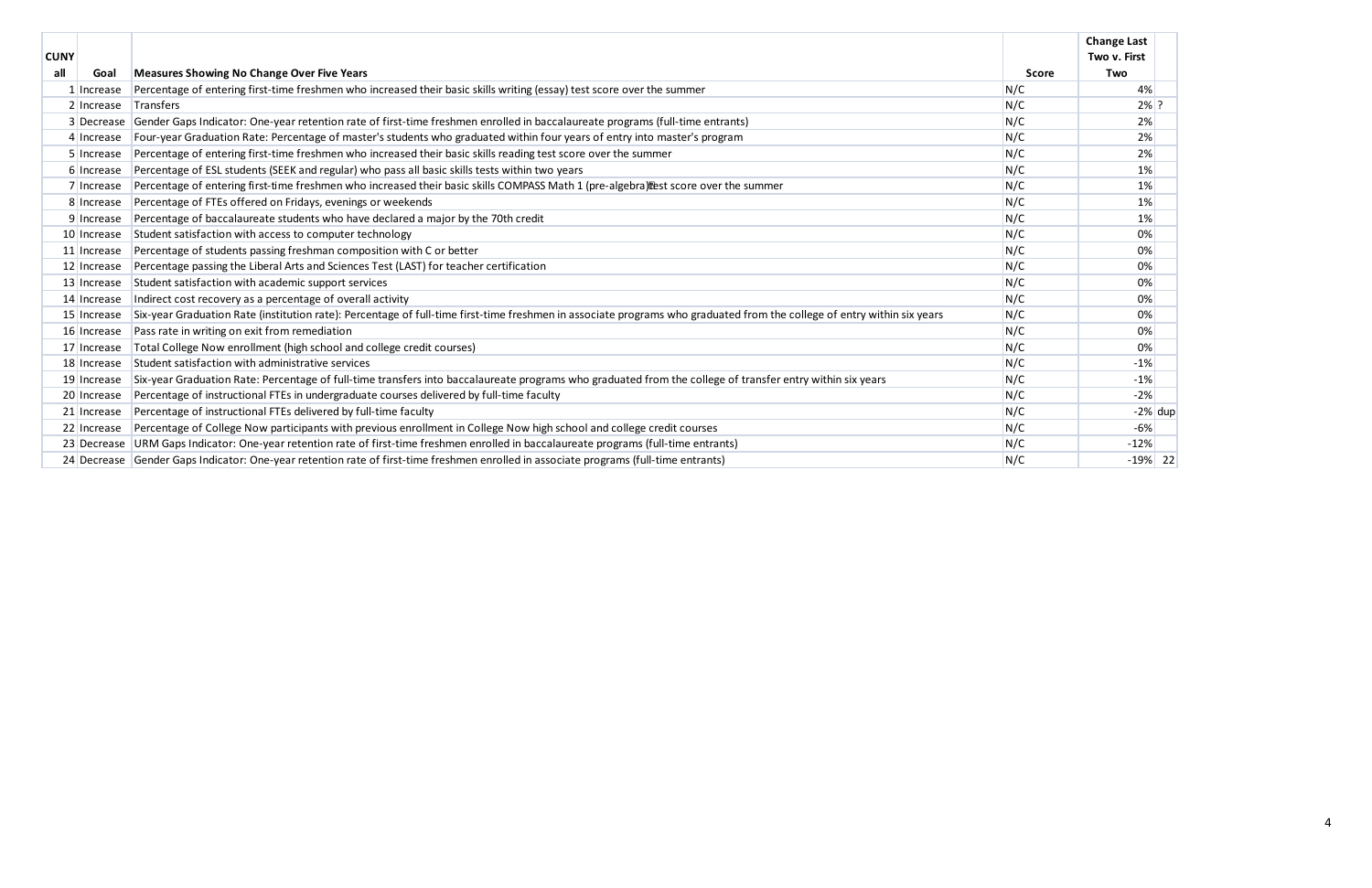|             |                          |                                                                                                                                                                                                                              |              | Change           |            |  |
|-------------|--------------------------|------------------------------------------------------------------------------------------------------------------------------------------------------------------------------------------------------------------------------|--------------|------------------|------------|--|
| <b>CUNY</b> |                          |                                                                                                                                                                                                                              |              | Last Two v.      |            |  |
| CC's        | Goal                     | <b>Measures Improved on Over Five Years</b>                                                                                                                                                                                  | Score        | <b>First Two</b> |            |  |
|             | 1 Increase               | Percentage of instructional (student) FTEs offered partially or totally online                                                                                                                                               | Improvement  | 130%             |            |  |
|             | 2 Increase               | First-time Freshmen                                                                                                                                                                                                          | Improvement  |                  | $26\%$ dup |  |
|             | 3 Increase               | Total FTEs                                                                                                                                                                                                                   | Improvement  |                  | $25%$ dup  |  |
|             | 4 Increase               | Grants and contracts awarded (weighted, rolling, three-year average)<br><b>Total Enrollment</b>                                                                                                                              | Improvement  | 23%<br>19%       |            |  |
|             | 5 Increase<br>6 Increase | Total Undergraduates                                                                                                                                                                                                         | Improvement  |                  |            |  |
|             |                          |                                                                                                                                                                                                                              | Improvement  |                  | $19%$ dup  |  |
|             | 7 Increase               | Total Voluntary Support (weighted rolling average)                                                                                                                                                                           | Improvement  | 15%<br>6%        |            |  |
|             | 8 Increase               | Percentage of entering first-time freshmen who increased their basic skills reading test score over the summer<br>Student satisfaction with student services                                                                 | Improvement  | 5%               |            |  |
|             | 9 Increase               |                                                                                                                                                                                                                              | Improvement  | 5%               |            |  |
|             | 10 Increase              | One-year Retention Rate (institution rate): Percentage of full-time first-time freshmen in associate programs still enrolled in the college of entry one year later                                                          | Improvement  |                  |            |  |
|             |                          | 11 Decrease Administrative Costs (Institutional Support Services)                                                                                                                                                            | Improvement  | $-5%$<br>4%      |            |  |
|             | 12 Increase              | Mean teaching hours of veteran full-time faculty                                                                                                                                                                             | Improvement  |                  |            |  |
|             | 13 Increase              | Ratio of FTEs to Headcount in associate programs                                                                                                                                                                             | Improvement  | 3%               |            |  |
|             | 14 Increase              | Percentage of students passing gateway mathematics courses with C or better<br>Student satisfaction with administrative services                                                                                             | Improvement  | 3%               |            |  |
|             | 15 Increase              |                                                                                                                                                                                                                              | Improvement  | 3%               |            |  |
|             | 16 Increase              | Student satisfaction with access to computer technology                                                                                                                                                                      | Improvement  | 3%               |            |  |
|             | 17 Increase              | Percentage of entering first-time freshmen who increased their basic skills COMPASS Math 2 (algebra) test score over the summer                                                                                              | Improvement  |                  | 2% 14      |  |
|             |                          | <b>Measures with Decline Over Five Years</b>                                                                                                                                                                                 |              |                  |            |  |
|             |                          |                                                                                                                                                                                                                              | Decline      |                  |            |  |
|             | 1 Increase               | Percentage of students passing freshman composition with C or better                                                                                                                                                         |              | $-1%$            |            |  |
|             | 2 Increase               | Mean teaching hours of full-time faculty eligible for contractual release time                                                                                                                                               | Decline      | $-2%$            |            |  |
|             | 3 Increase               | Percentage of instructional FTEs delivered by full-time faculty                                                                                                                                                              | Decline      | $-5%$            |            |  |
|             | 4 Increase               | Percentage of instructional FTEs in undergraduate courses delivered by full-time faculty                                                                                                                                     | Decline      |                  | $-5\%$ dup |  |
|             | 5 Increase               | Percentage of College Now participants with previous enrollment in College Now high school and college credit courses                                                                                                        | Decline      | $-6%$            |            |  |
|             | 6 Increase               | Percentage passing the NCLEX exam                                                                                                                                                                                            | Decline      | $-6%$            |            |  |
|             | 7 Increase               | Percentage of associate degree students not fully skills proficient upon initial testing who have met basic skills proficiency in reading, writing and math by the 30th credit<br>Pass rate in math on exit from remediation | Decline      | $-7%$            |            |  |
|             | 8 Increase               |                                                                                                                                                                                                                              | Decline      | $-12%$           |            |  |
|             |                          | 9 Increase Six-month job placement rate in career and technical education programs                                                                                                                                           | Decline      | $-16%$           | -8         |  |
|             |                          |                                                                                                                                                                                                                              |              | Change           |            |  |
| <b>CUNY</b> |                          |                                                                                                                                                                                                                              |              | Last Two v.      |            |  |
| CC's        | Goal                     | <b>Measures Showing No Change Over Five Years</b>                                                                                                                                                                            | <b>Score</b> | <b>First Two</b> |            |  |
|             |                          | Decrease URM Gaps Indicator: One-year retention rate of first-time freshmen enrolled in associate programs (full-time entrants)                                                                                              | N/C          | 4%               |            |  |
|             | 2 Increase               | Percentage of entering first-time freshmen who increased their basic skills writing (essay) test score over the summer                                                                                                       | N/C          | 4%               |            |  |
|             | 3 Increase               | Number of seats filled in Adult and Continuing Education courses                                                                                                                                                             | N/C          | 2%               |            |  |
|             | 4 Increase               | Total College Now enrollment (high school and college credit courses)                                                                                                                                                        | N/C          | 2%               |            |  |
|             | 5 Increase               | Student satisfaction with academic support services                                                                                                                                                                          | N/C          | 1%               |            |  |
|             | 6 Increase               | Pass rate in writing on exit from remediation                                                                                                                                                                                | N/C          | 1%               |            |  |
|             | 7 Increase               | Percentage of College Now participants who earn an A, B, or C in College Now high school and college credit courses                                                                                                          | N/C          | 1%               |            |  |
|             | 8 Increase               | Percentage of FTEs offered on Fridays, evenings or weekends                                                                                                                                                                  | N/C          | 0%               |            |  |
|             | 9 Increase               | Percentage of entering first-time freshmen who increased their basic skills COMPASS Math 1 (pre-algebra) lest score over the summer                                                                                          | N/C          | $-1%$            |            |  |
|             | 10 Increase              | Indirect cost recovery as a percentage of overall activity                                                                                                                                                                   | N/C          | $-2%$            |            |  |
|             | 11 Increase              | Six-year Graduation Rate (institution rate): Percentage of full-time first-time freshmen in associate programs who graduated from the college of entry within six years                                                      | N/C          | $-2%$            |            |  |
|             | 12 Increase              | Pass rate in reading on exit from remediation                                                                                                                                                                                | N/C          | $-3%$            |            |  |
|             | 13 Increase              | Transfers                                                                                                                                                                                                                    | N/C          | $-9%$ ?          |            |  |
|             |                          | 14 Decrease Gender Gaps Indicator: One-year retention rate of first-time freshmen enrolled in associate programs (full-time entrants)                                                                                        | N/C          | $-19\%$ 13       |            |  |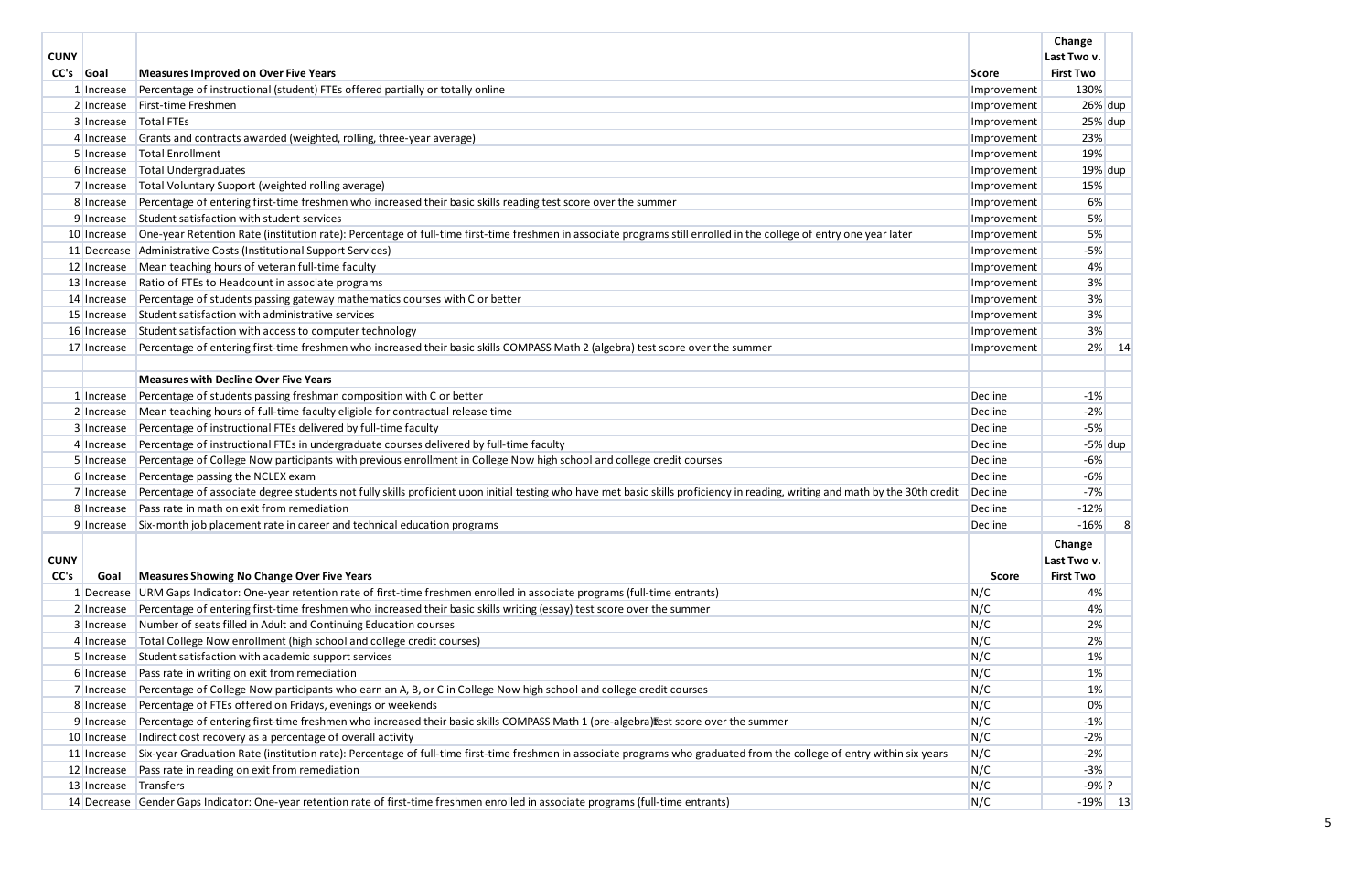|                | Change           |     |
|----------------|------------------|-----|
|                | Last Two v.      |     |
| icore          | <b>First Two</b> |     |
| mprovement     | 2000%            |     |
| mprovement     | 108%             |     |
| mprovement     | 26%              |     |
| mprovement     | 24%              |     |
| mprovement     | 23%              | dup |
| mprovement     | 22%              |     |
| mprovement     | 18%              | dup |
| mprovement     | 18%              | dup |
| mprovement     | 16%              |     |
| mprovement     | 9%               |     |
| mprovement     | 6%               |     |
| mprovement     | 4%               |     |
| mprovement     | 4%               |     |
| mprovement     | 4%               |     |
| mprovement     | 3%               |     |
| mprovement     | 1%               |     |
| mprovement     | 1%               | 14  |
|                |                  |     |
|                |                  |     |
| <b>Decline</b> | 3%               |     |
| ecline         | $-7%$            |     |
| <b>Decline</b> | -8%              |     |
| <b>Decline</b> | -8%              |     |
| <b>Decline</b> | -8%              | dup |
| <b>Decline</b> | $-11%$           |     |
| <b>Decline</b> | $-14%$           |     |
| <b>Decline</b> | $-16%$           |     |
| <b>Decline</b> |                  |     |
|                | $-19%$           |     |
| )ecline        | $-20%$           | 9   |
|                | Change           |     |
|                | Last Two v.      |     |
| <b>Score</b>   | <b>First Two</b> |     |
| ۷/C            | 16%              |     |
| ۱/C            | 6%               |     |
| ۱/C            | 4%               |     |
| ۱/C            | 2%               |     |
| ۱/C            | 2%               |     |
| ۱/C            | 2%               |     |
| ۱/C            | 1%               |     |
| ۱/C            | $-1%$            |     |
| ۱/C            | -2%              |     |
| ۱/C            | $-2%$            |     |
| ۱/C            | $-4%$            | ?   |
| ۱/C            | $-12%$           |     |
| $\sqrt{C}$     | $-32%$           | 12  |

|            |             |                                                                                                                                                                                |             | Change<br>Last Two v. |            |
|------------|-------------|--------------------------------------------------------------------------------------------------------------------------------------------------------------------------------|-------------|-----------------------|------------|
| LaGCC Goal |             | <b>Measures Improved on Over Five Years</b>                                                                                                                                    | Score       | <b>First Two</b>      |            |
|            | 1 Increase  | Percentage of instructional (student) FTEs offered partially or totally online                                                                                                 | Improvement | 2000%                 |            |
|            | 2 Increase  | Total Voluntary Support (weighted rolling average)                                                                                                                             | Improvement | 108%                  |            |
|            | 3 Increase  | Pass rate in math on exit from remediation                                                                                                                                     | Improvement | 26%                   |            |
|            | 4 Increase  | Pass rate in writing on exit from remediation                                                                                                                                  | Improvement | 24%                   |            |
|            | 5 Increase  | First-time Freshmen                                                                                                                                                            | Improvement |                       | $23%$ dup  |
|            | 6 Increase  | <b>Total FTEs</b>                                                                                                                                                              | Improvement | 22%                   |            |
|            | 7 Increase  | <b>Total Enrollment</b>                                                                                                                                                        | Improvement |                       | $18\%$ dup |
|            | 8 Increase  | Total Undergraduates                                                                                                                                                           | Improvement |                       | $18\%$ dup |
|            | 9 Increase  | Grants and contracts awarded (weighted, rolling, three-year average)                                                                                                           | Improvement | 16%                   |            |
|            | 10 Increase | Total College Now enrollment (high school and college credit courses)                                                                                                          | Improvement | 9%                    |            |
|            | 11 Increase | One-year Retention Rate (institution rate): Percentage of full-time first-time freshmen in associate programs still enrolled in the college of entry one year later            | Improvement | 6%                    |            |
|            | 12 Increase | Percentage of College Now participants who earn an A, B, or C in College Now high school and college credit courses                                                            | Improvement | 4%                    |            |
|            | 13 Increase | Student satisfaction with access to computer technology                                                                                                                        | Improvement | 4%                    |            |
|            | 14 Increase | Percentage of entering first-time freshmen who increased their basic skills COMPASS Math 2 (algebra) test score over the summer                                                | Improvement | 4%                    |            |
|            | 15 Increase | Student satisfaction with student services                                                                                                                                     | Improvement | 3%                    |            |
|            | 16 Increase | Ratio of FTEs to Headcount in associate programs                                                                                                                               | Improvement | 1%                    |            |
|            | 17 Increase | Student satisfaction with administrative services                                                                                                                              | Improvement | 1%                    | -14        |
|            |             |                                                                                                                                                                                |             |                       |            |
|            |             | <b>Measures with Decline Over Five Years</b>                                                                                                                                   |             |                       |            |
|            | 1 Decrease  | Administrative Costs (Institutional Support Services)                                                                                                                          | Decline     | 3%                    |            |
|            | 2 Increase  | Percentage of associate degree students not fully skills proficient upon initial testing who have met basic skills proficiency in reading, writing and math by the 30th credit | Decline     | $-7%$                 |            |
|            | 3 Increase  | Pass rate in reading on exit from remediation                                                                                                                                  | Decline     | $-8%$                 |            |
|            | 4 Increase  | Percentage of instructional FTEs delivered by full-time faculty                                                                                                                | Decline     | $-8%$                 |            |
|            | 5 Increase  | Percentage of instructional FTEs in undergraduate courses delivered by full-time faculty                                                                                       | Decline     |                       | $-8\%$ dup |
|            | 6 Increase  | Mean teaching hours of full-time faculty eligible for contractual release time                                                                                                 | Decline     | $-11%$                |            |
|            | 7 Increase  | Number of seats filled in Adult and Continuing Education courses                                                                                                               | Decline     | $-14%$                |            |
|            | 8 Increase  | Percentage passing the NCLEX exam                                                                                                                                              | Decline     | $-16%$                |            |
|            | 9 Increase  | Percentage of College Now participants with previous enrollment in College Now high school and college credit courses                                                          | Decline     | $-19%$                |            |
|            |             | 10 Increase Six-month job placement rate in career and technical education programs                                                                                            | Decline     | $-20%$                |            |
|            |             |                                                                                                                                                                                |             | Change<br>Last Two v. |            |
| LaGCC      | Goal        | <b>Measures Showing No Change Over Five Years</b>                                                                                                                              | Score       | <b>First Two</b>      |            |
|            | 1 Increase  | Indirect cost recovery as a percentage of overall activity                                                                                                                     | N/C         | 16%                   |            |
|            | 2 Increase  | Percentage of FTEs offered on Fridays, evenings or weekends                                                                                                                    | N/C         | 6%                    |            |
|            | 3 Increase  | Percentage of entering first-time freshmen who increased their basic skills writing (essay) test score over the summer                                                         | N/C         | 4%                    |            |
|            | 4 Increase  | Mean teaching hours of veteran full-time faculty                                                                                                                               | N/C         | 2%                    |            |
|            | 5 Increase  | Percentage of entering first-time freshmen who increased their basic skills reading test score over the summer                                                                 | N/C         | 2%                    |            |
|            | 6 Increase  | Percentage of students passing freshman composition with C or better                                                                                                           | N/C         | 2%                    |            |
|            | 7 Increase  | Percentage of students passing gateway mathematics courses with C or better                                                                                                    | N/C         | 1%                    |            |
|            | 8 Increase  | Student satisfaction with academic support services                                                                                                                            | N/C         | $-1%$                 |            |
|            | 9 Increase  | Six-year Graduation Rate (institution rate): Percentage of full-time first-time freshmen in associate programs who graduated from the college of entry within six years        | N/C         | $-2%$                 |            |
|            | 10 Increase | Percentage of entering first-time freshmen who increased their basic skills COMPASS Math 1 (pre-algebra) lest score over the summer                                            | N/C         | $-2%$                 |            |
|            | 11 Increase | Transfers                                                                                                                                                                      | N/C         | $-4\%$ ?              |            |
|            |             | 12 Decrease URM Gaps Indicator: One-year retention rate of first-time freshmen enrolled in associate programs (full-time entrants)                                             | N/C         | $-12%$                |            |
|            |             | 13 Decrease Gender Gaps Indicator: One-year retention rate of first-time freshmen enrolled in associate programs (full-time entrants)                                          | N/C         | $-32%$                | -12        |